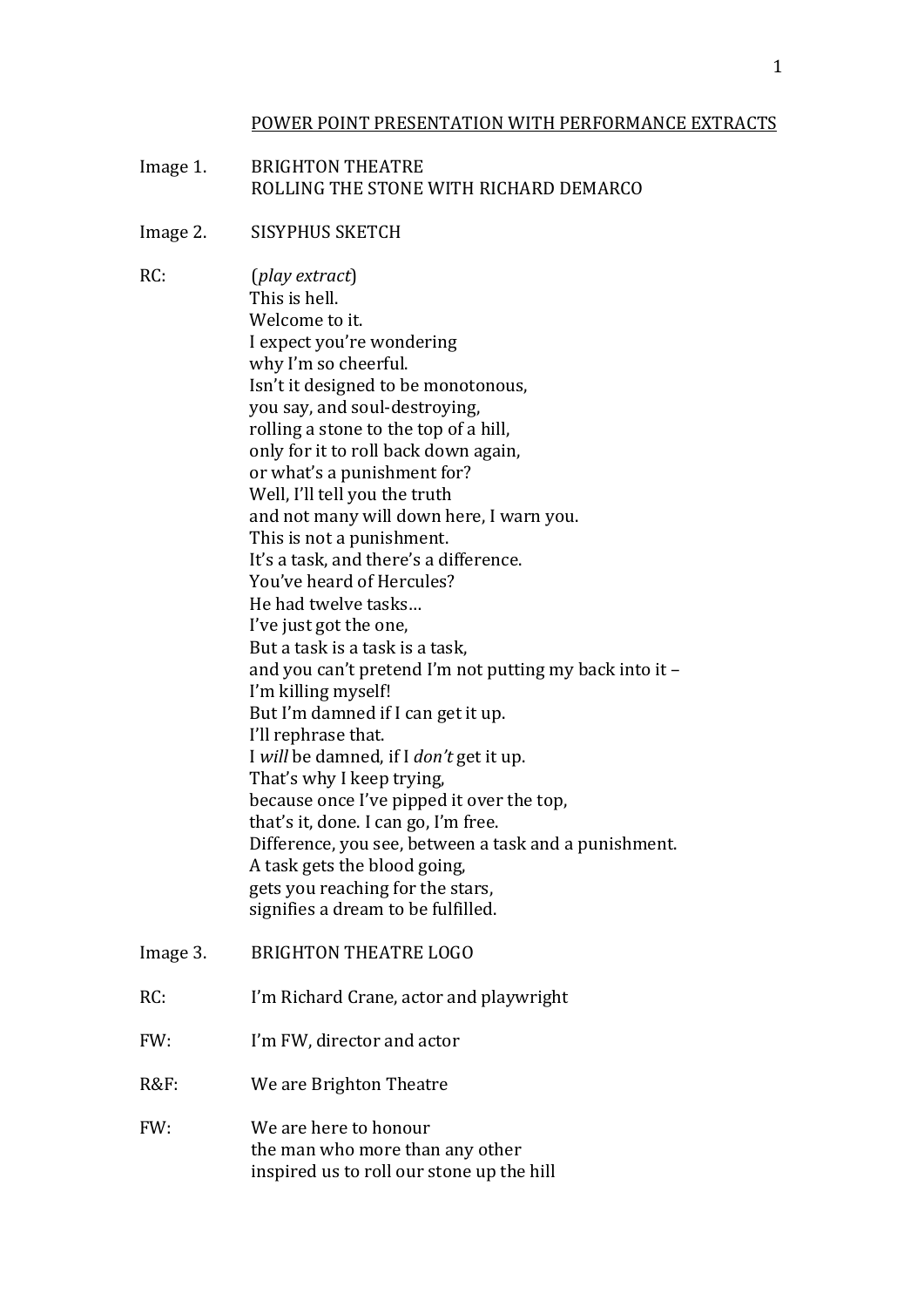|           | and when it rolled back down<br>to do it again and again and again and again.<br>and we're still doing it<br>and so is he.                                                                                                                                                                                                                                                                                                                            |
|-----------|-------------------------------------------------------------------------------------------------------------------------------------------------------------------------------------------------------------------------------------------------------------------------------------------------------------------------------------------------------------------------------------------------------------------------------------------------------|
| RC:       | Brighton Theatre grew out of<br>artistic journeys we made.<br>which always seemed to start in Edinburgh<br>then set off around the world<br>including several tours to Poland<br>We would bring a new show<br>premiere it - we were awarded<br>a record-breaking 9 Edinburgh Fringe Firsts -<br>and set it on the road.                                                                                                                               |
| <b>FW</b> | Threading through all these years<br>was our association with Richard Demarco.<br>Whenever we were short of venue for a show<br>he'd say: Bring it to my gallery<br>If ever we'd done the show<br>and were looking to extend its run, he'd say:<br>Bring it to my gallery.<br>We did this several times and between times<br>carried the inspiration to other venues & places<br>culminating in 1989<br>in the Sisyphus project<br>Rolling the Stone. |
| Image 4.  | ROLLING THE STONE POSTER                                                                                                                                                                                                                                                                                                                                                                                                                              |
| RC:       | (play extract)<br>And also I saw Sisyphus<br>enduring hard suffering<br>as he punched a huge stone.<br>He kept shoving it up to the top of the hill.<br>But just when he was about to thrust it over the crest,<br>Autis epeita pedonde kulindeto laas anaides.                                                                                                                                                                                       |
|           | That's Greek for<br>once again the pitiless stone<br>rolled down to the plain.                                                                                                                                                                                                                                                                                                                                                                        |
| FW:       | <b>Richard Demarco wrote:</b><br>Watching Rolling the Stone,<br>reminded me of the terrifying endless task<br>which all serious artists impose on themselves<br>Think of Van Gogh, Dylan Thomas,<br>James Joyce, Mozart or WC Fields.<br>Laughter and tears, frightening passions                                                                                                                                                                     |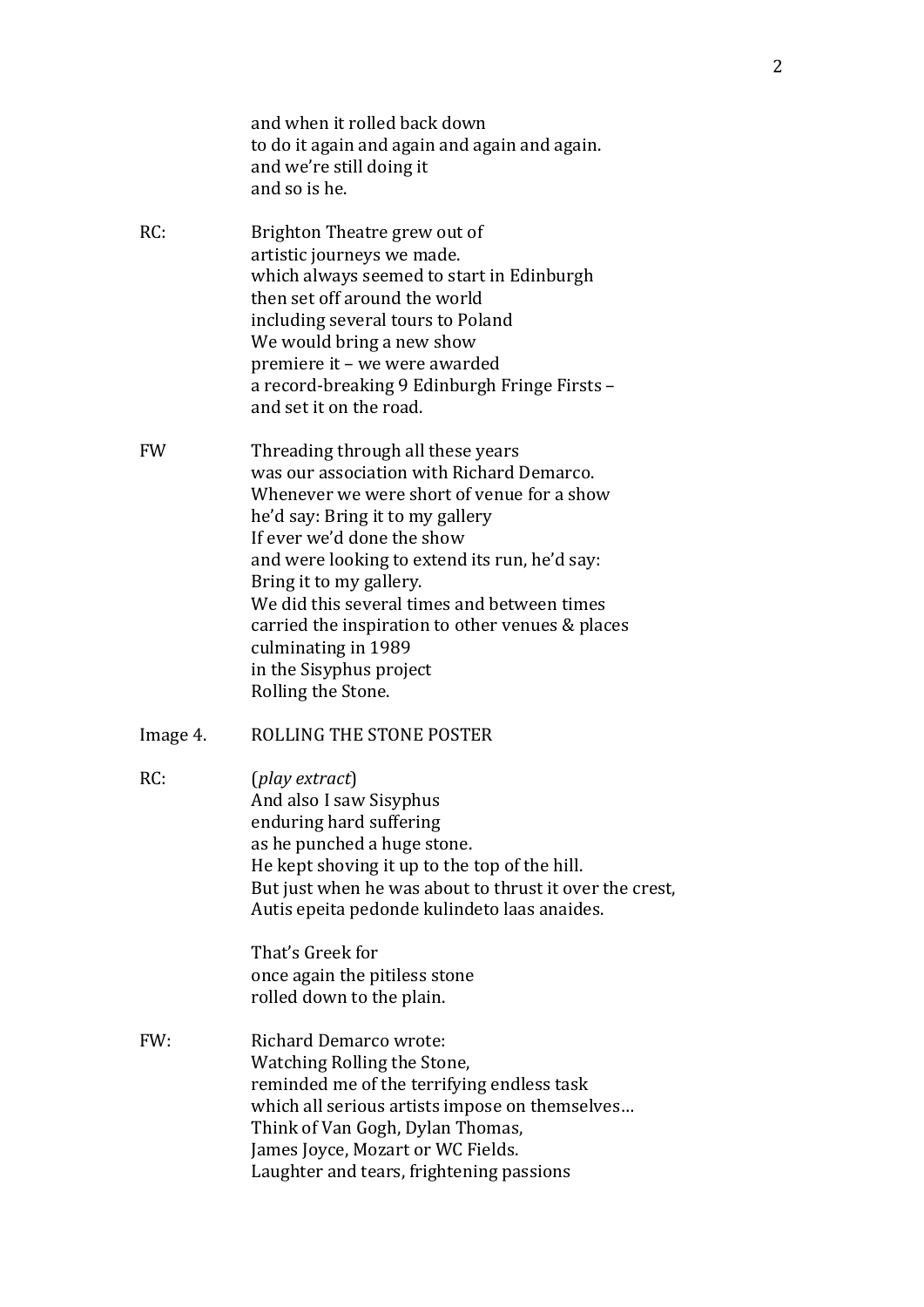and deep compassion for the human condition intermingle in all their actions and thoughts. They resist success in the world's terms, and as a result suffer the 'slings and arrows' which only arts institutions and arts bureaucracies can fire against them within the 'outrageous fortune' offered by today's art world. The true artist exists to break the rules. Their capacity also for pain seems unlimited as well as their gift for releasing life-enhancing truths which if you wish, can be called Art, but which I do believe can actually be called 'prayer'. After all, the great artist never speaks except through what can only be described as a 'cry from the heart'.

- EDINGURGH ARTS 73 PROGRAMME Image 5.
- $RC:$ So how did it all begin?
- $FW·$ Scroll back to Edinburgh Arts 1973 which Richard Demarco describes as an entirely new concept of the Summer School as an Art Experience in Scotland's historic capital city. His aim is to internationalize and democratize what he started in 1972. In his own words...
- $RC:$ Some people attack the idea of any festival. They say 'We've got the sick, the dying, the poor. Do something for them first.' Let me say then that my hopes for 1973 are that for the first time I will be involving not only those who need the sound of Mozart and Scarlatti and the sight of Rembrandts and Turners and Klee and Rothko. but pensioners, police, and communities of underprivileged people in the outlying and suburban areas... I want to involve people in a 14-hour walk over the 7 hills of Edinburgh where they will enjoy not only the panoramic views but also the experience of sustaining themselves in the pubs on the way. I've suggested to the Lord Provost that my artists commandeer a bus to carry working people of Edinburgh to and from their places of work and along the way transmit visual and oral art. I shall also be asking questions of the quarter of a million visitors to the Festival: Are you polluting this city by your presence?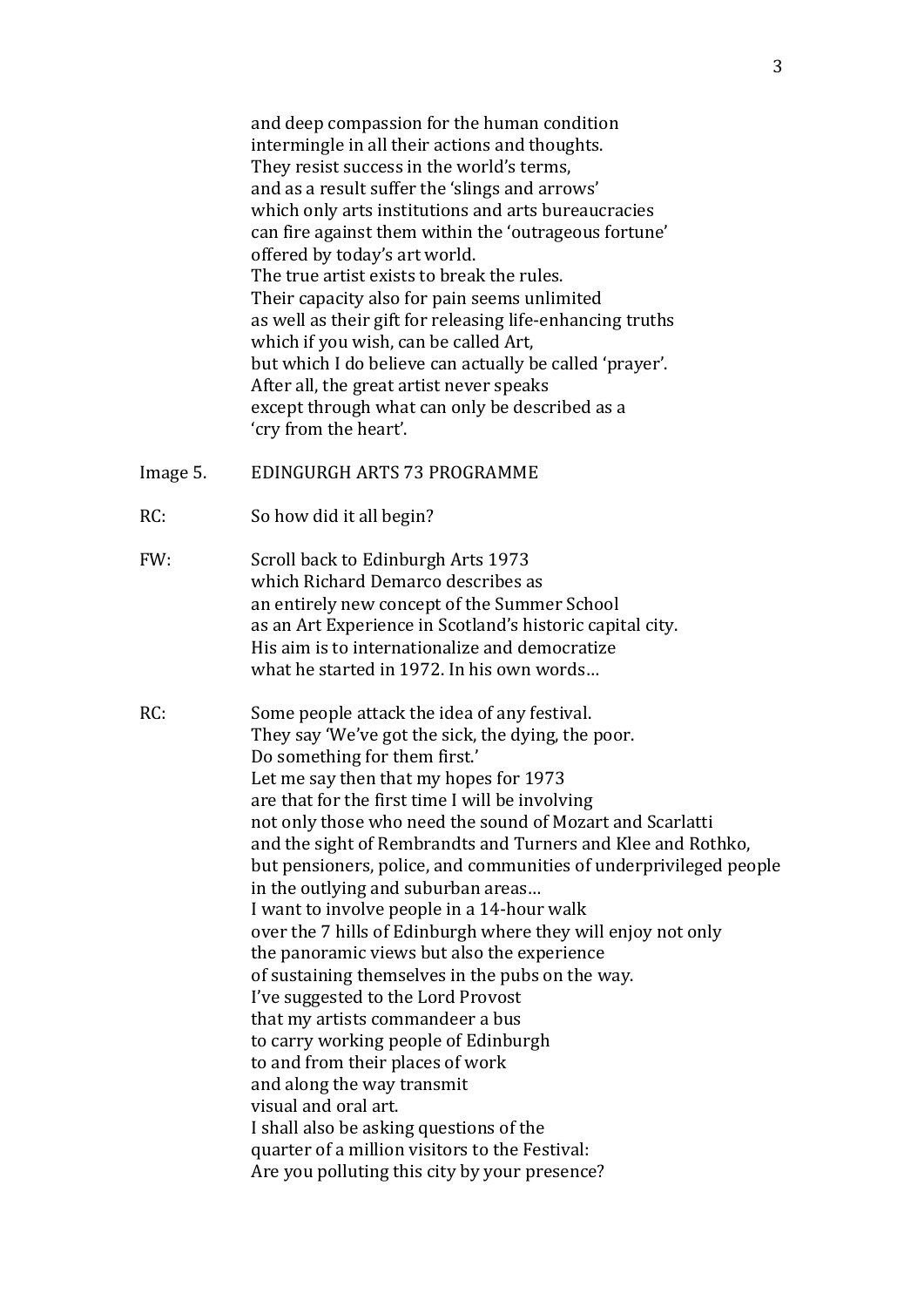|          | (by bringing in too many cars)<br>Have you not bothered to make the 14 hour walk?                                                                                                                                                                                                                                                                                                                                                                                                                                                                                                                                                                                                                                                                                                                                                                                                                                           |
|----------|-----------------------------------------------------------------------------------------------------------------------------------------------------------------------------------------------------------------------------------------------------------------------------------------------------------------------------------------------------------------------------------------------------------------------------------------------------------------------------------------------------------------------------------------------------------------------------------------------------------------------------------------------------------------------------------------------------------------------------------------------------------------------------------------------------------------------------------------------------------------------------------------------------------------------------|
| Image 6. | DEMARCO AND KANTOR                                                                                                                                                                                                                                                                                                                                                                                                                                                                                                                                                                                                                                                                                                                                                                                                                                                                                                          |
| FW:      | 19th April 1973 I wrote to RD:<br>Dear Richard<br>Very excited by the mass of papers you sent me,<br>which I thought would be the usual advertising gumph<br>to add to the ever-growing pile of world litter,<br>and which seem instead to point to a renewal<br>of my faith in Edinburgh and its special summer<br>I had been so disillusioned<br>by the weight of mediocrity I found there last year,<br>that I felt the Fringe especially had lost its point<br>and I decided to seek more fertile ground.                                                                                                                                                                                                                                                                                                                                                                                                               |
|          | Then your letter arrived<br>Immodestly I wanted to believe that I had<br>a deep desire 'to change things for the good'<br>but knew that as a lone figure<br>the wilderness would be too vast to be heard in.<br>I also knew that as a widow/student with two children,<br>I'd never be able to afford the £300 dream<br>(or even a £50 dream) of Edinburgh Arts.<br>But that Old Nobby of the eternal student,<br>the scholarship that you offer,<br>seems to make all possible once more                                                                                                                                                                                                                                                                                                                                                                                                                                   |
| RC:      | 4 days later, RD wrote back to FW<br>Dear Faynia<br>I read your letter on Easter Sunday,<br>in Argyll in the house of a good friend.<br>I had gone there ostensibly to draw and paint<br>for an exhibition I must have soon,<br>but in the end I worked on Edinburgh Arts business<br>for 80% of the time, apart from an expedition<br>to a circle of prehistoric standing stones not far from Crinan<br>I can see you have financial problems to cope with,<br>and of course I must give you a scholarship.<br>I'd like you to help produce Kantor's 40 Mandelbaums<br>and also help with other productions<br>Could you give a lecture on Tairov and the Constructivist Theatre?<br>I'll be able to pay you £10 for this<br>You are a special shining spirit and the strength you have<br>will strengthen Edinburgh Arts which is so strong a thing<br>and so fragile at the same time.<br>Con tanto belle cose, Richard. |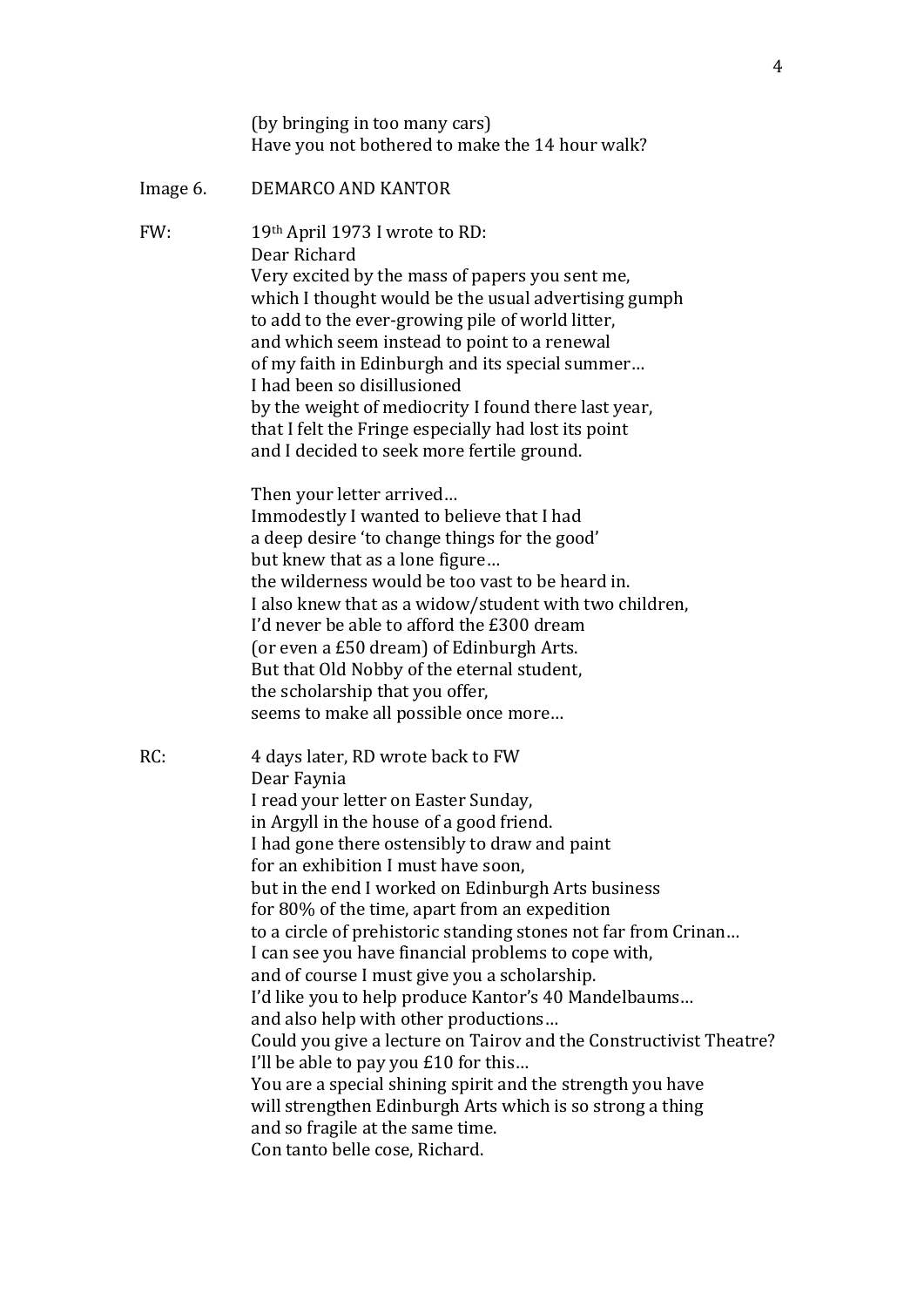| Image 7. | <b>LOVELIES AND DOWDIES</b>                                                                                                                                                                                                                                                                                                                                                                                                                                                                                                                                                                                                                |
|----------|--------------------------------------------------------------------------------------------------------------------------------------------------------------------------------------------------------------------------------------------------------------------------------------------------------------------------------------------------------------------------------------------------------------------------------------------------------------------------------------------------------------------------------------------------------------------------------------------------------------------------------------------|
| RC:      | He was as good as his word and so was she.                                                                                                                                                                                                                                                                                                                                                                                                                                                                                                                                                                                                 |
| FW:      | At Edinburgh Arts, you did not just attend<br>you worked, produced, co-created and learnt.                                                                                                                                                                                                                                                                                                                                                                                                                                                                                                                                                 |
|          | Through Richard Demarco I became assistant director to<br>the legendary Tadeusz Kantor, whose show 40 Mandelbaums<br>became Lovelies & Dowdies and was the<br>runaway hit of the Festival.<br>That's me in the picture.<br>It was probably the most important formative<br>experience of my career.<br>Here's Lovelies & Dowdies in the words of<br>Michael Billington, theatre critic of Guardian:                                                                                                                                                                                                                                        |
| RC:      | At first I had doubts.<br>As we filed in through a cloakroom turnstile<br>to take our place either side of a narrow strip of stage,<br>one got a whiff of that audience harassment<br>that depresses one about the American avant garde<br>But the real action starts when Kantor brings before us<br>a set of characters doomed to carry out<br>some obsessive physical action for eternity<br>Kantor's achievement lies in the way he refuses<br>all our expectations of theatre.<br>Even in avant garde theatre we expect sequential images;<br>instead he shows human beings endlessly repeating<br>a single action like trapped rats. |
| FW:      | Working with Kantor led to a long friendship<br>We continued to meet<br>both in UK, US and especially Poland.                                                                                                                                                                                                                                                                                                                                                                                                                                                                                                                              |
| RC:      | After Kantor's death,<br>our son the actor Sam Crane<br>who is Ricky's godson,<br>played the young Kantor in<br>A Little Requiem for Kantor<br>both in London and Brazil.                                                                                                                                                                                                                                                                                                                                                                                                                                                                  |
| Image 8. | <b>DEMARCO AND BEUYS</b>                                                                                                                                                                                                                                                                                                                                                                                                                                                                                                                                                                                                                   |
| FW:      | Ricky also put me together with Joseph Beuys<br>The other European genius who came to Edinburgh Arts 1973.<br>I had the privilege of preparing the room<br>with him for his famous 12 hour lecture.<br>The meticulousness of the arrangement of the chairs,                                                                                                                                                                                                                                                                                                                                                                                |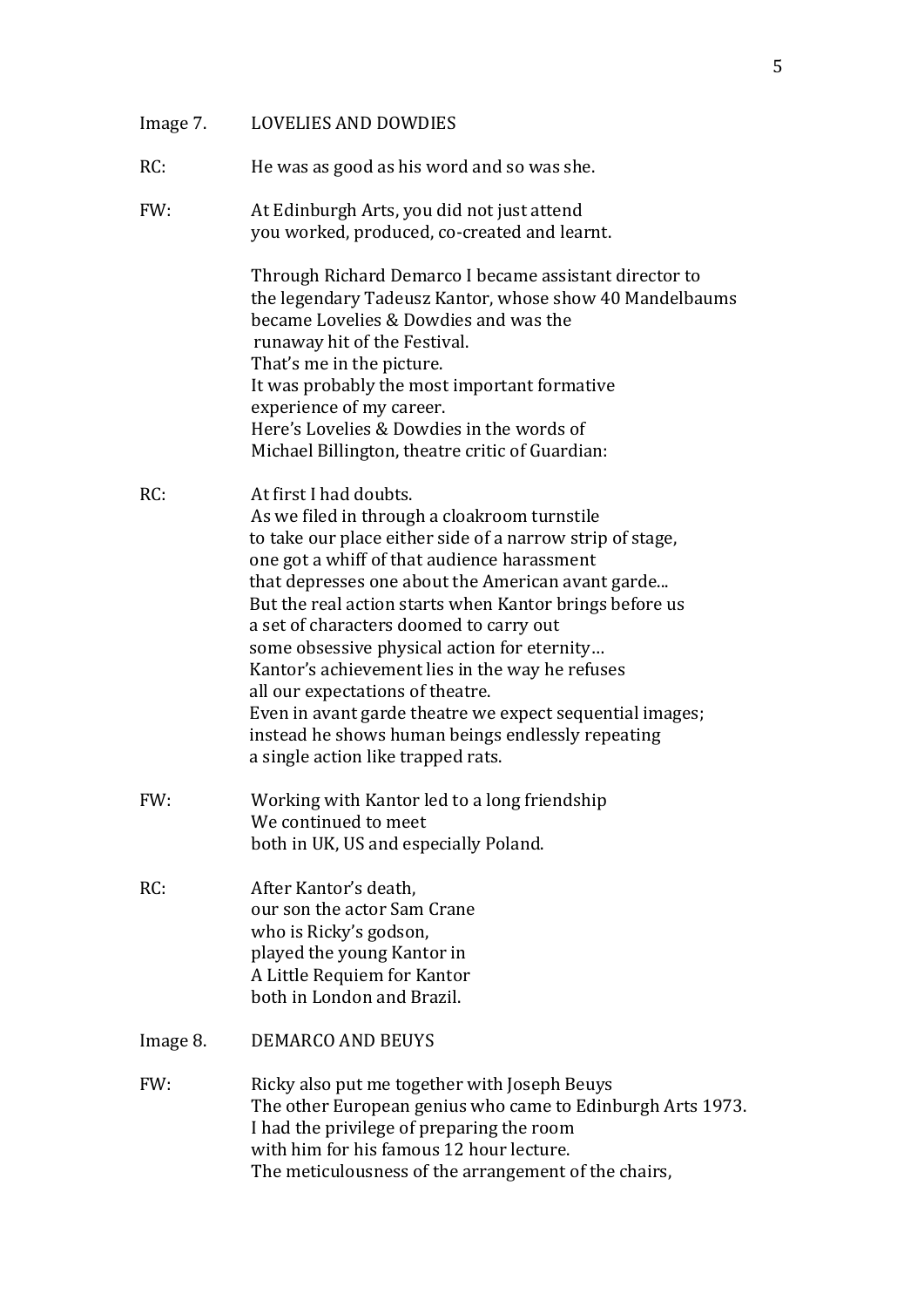has stayed with me throughout my career impacting on my use of space and objects, in all my productions.

- Image 9. **CRANE MOTTO**
- $RC:$ Our family name is Crane and this is the motto of the migrating crane. It mean Live to Migrate Or more poetically Live as a Pilgrim. It unites us with Demarco whose whole career has been a journey. And the Latin language confirms us as kindred spirits.
- FW: I feel a responsibility (says Ricky) as the last remaining member of the Roman VIth legion, whose duty it was to bring Scotland into the civilized world. Demarco means Son of Marcus. Possibly the Emperor Marcus Aurelius had Demarcos as his followers. My family is Roman. I can trace the whole thing back to a little village set up by soldiers south of Rome...
- $RC:$ And he goes on to say...
- **KING ARTHUR** Image 10.

My favourite fairy tale is the tale of Arthur. because it warns me that even when you've achieved your Utopia it will probably be destroved at its climax and possibly by those you trusted most. As I endeavour to build my Camelot, the Italian in me tells me to beware...

FW: We two met doing a play called The Quest on exactly that subject in 1974. Following the precepts of Edinburgh Arts we made theatre out of space not space out theatre and for publicity went riding round town in chain mail on a bicycle.

Image 11. **BEUYS BICYCLE** 

 $RC:$ This is one of Beuy's last works called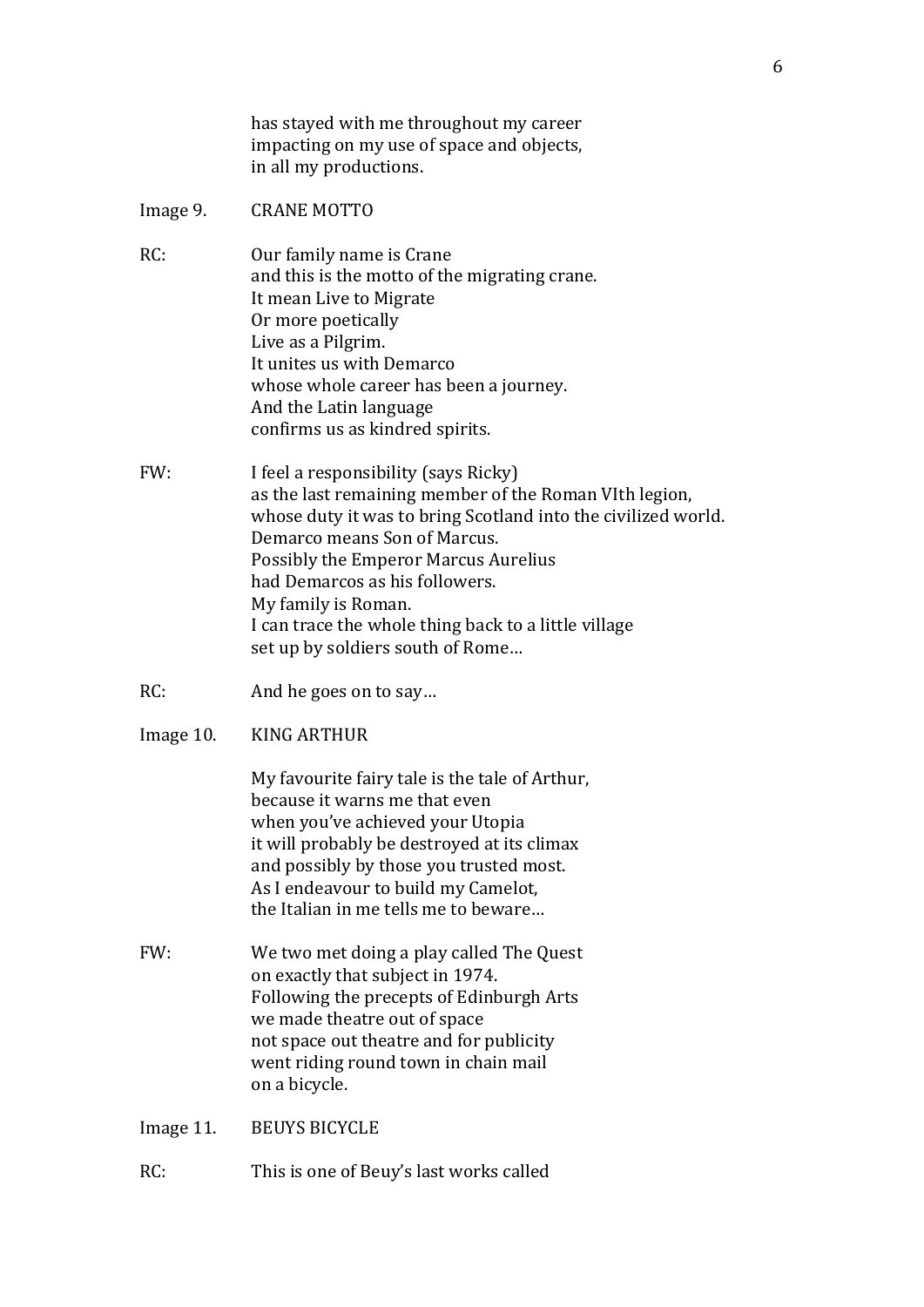Is it about a bicycle? The anwer is: Yes it is. Do you remember the scorching hot summer of 1976? I was doing a play about the Emperor Nero! at the Traverse Theatre which Ricky had founded and Faynia was 5 months pregnant with our son Leo. She needed to exercise and at the same time sustain her career as an artist, so when Ricky said please come and do it in my gallery that was when the Passion Considered as an Uphill Bicycle Race by Alfred Jarry, achieved its dramatic premiere.

Image 12. **JARRY BICYCLE** 

FW: (*play extract*) Barabbas, slated to race, was scratched. Pilate, the starter, pulling out his clepsydra, or water-clock, an operation which wet his hands, gave the send-off. Jesus got away to a good start. In those days, according to sports commentator St Matthew, it was customary to flagellate the sprinters the way a coachman whips his horses. Jesus then got off in good form but he had a flat right away. A bed of thorns punctured the whole circumference of his front tyre. The two thieves, obviously in cahoots, took the lead. It is not true there were any nails. The three objects usually shown in the ads belong to a rapid-change tyre tool called the Jiffy. We had better begin by telling about the spills, But before that the machine itself must be described…. RC: The Festival Times review:

- Faynia Williams's face is a gleeful expression of her collaboration with Jarry, and she delivers her iconoclastic sermon with sepulchral relish. All the traditional appurtenances of the crucifixion are given far more rational explanations than those offered by the usual sources...
- Image 13. SATAN'S BALL CRUCIFIXION

We carried forward the idea of the Passion in 1977. Based on Master & Margarita by Bulgakov,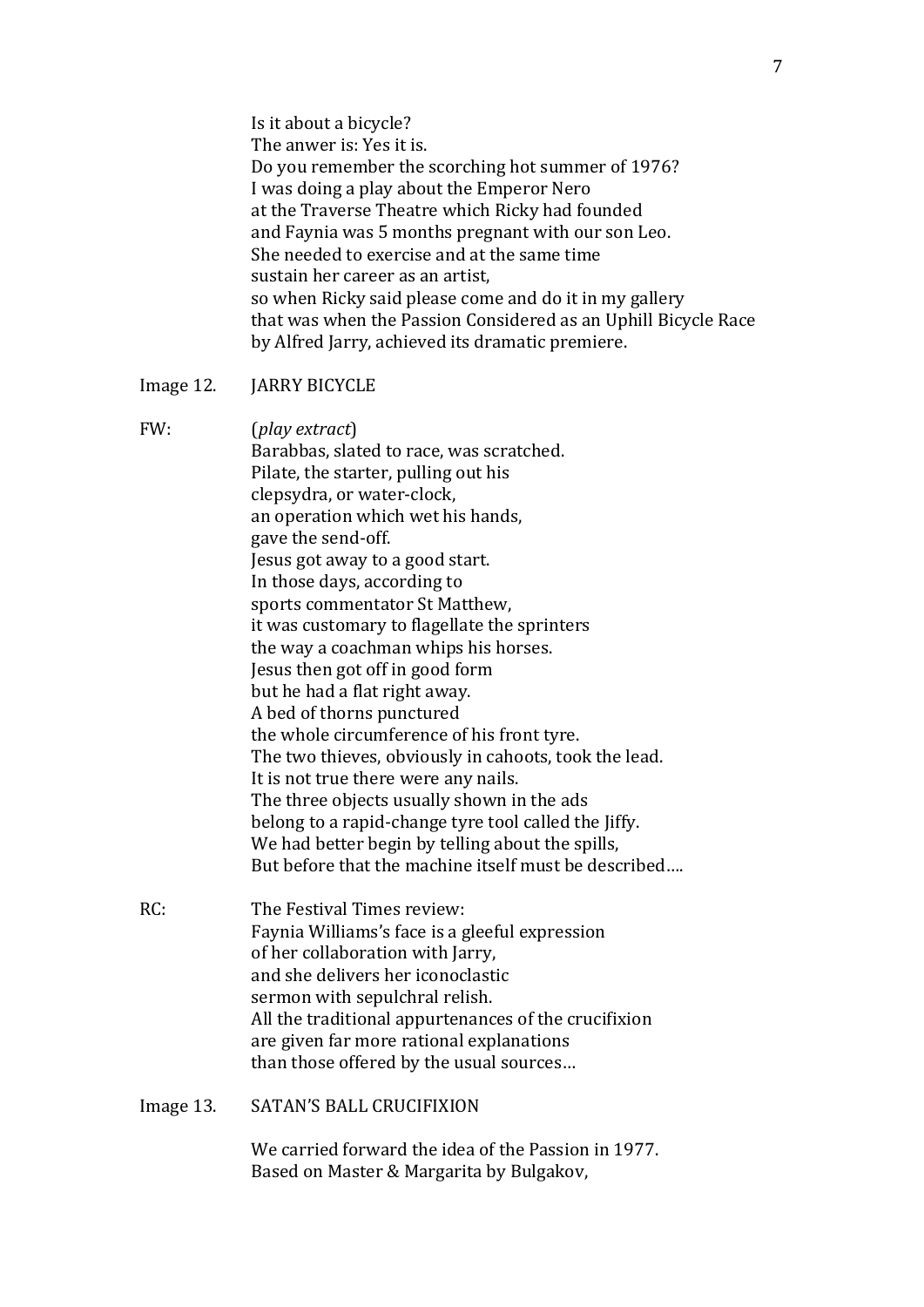|           | SATAN'S BALL has the same characters as the Jarry<br>and the same iconoclastic treatment:<br>Jesus, Matthew, Pilate are all there<br>as well as the Devil and his retinue<br>and Moscow in the time of Stalin.                                                                                                                                                                                                                                                                                                                                                                                                                                                                                                                                                                                                                            |
|-----------|-------------------------------------------------------------------------------------------------------------------------------------------------------------------------------------------------------------------------------------------------------------------------------------------------------------------------------------------------------------------------------------------------------------------------------------------------------------------------------------------------------------------------------------------------------------------------------------------------------------------------------------------------------------------------------------------------------------------------------------------------------------------------------------------------------------------------------------------|
| FW:       | We sat for a day in the Old Chaplaincy (now Bedlam Theatre)<br>with its 40 foot high gothic vaulting and organ pipes<br>envisaging the floor raised to gallery level,<br>creating a 'rink effect' out of which<br>Tatlin's Tower would spiral up into the roof.<br>The three Suprematist levels,<br>the square, the circle and the triangle,<br>would represent Moscow, Jerusalem and limbo.<br>The whole would be the Tower of State<br>with red-robed heroes poised biomechanically<br>and singing in unison.<br>Then it would become Golgotha,<br>With Yeshua crucified naked against the organ pipes<br>as they roared out the Matthew Passion.<br>At the climax, the Tower would explode into the venue<br>for Satan's Ball, with lobotomized guests<br>streaming out from its base,<br>to the music of Woland and his hellish band. |
| RC:       | In total contrast, 1978<br>saw our most minimalist production to date,<br>GOGOL inspired by Nabokov's monograph<br>on the great Russian/Ukrainian writer.                                                                                                                                                                                                                                                                                                                                                                                                                                                                                                                                                                                                                                                                                 |
| Image 14. | <b>GOGOL AND NABOKOV</b>                                                                                                                                                                                                                                                                                                                                                                                                                                                                                                                                                                                                                                                                                                                                                                                                                  |
| FW:       | We opened in the Brighton Festival, then brought it<br>to the Demarco Gallery in Edinburgh.<br>As with Satan's Ball, script and design<br>developed side by side.                                                                                                                                                                                                                                                                                                                                                                                                                                                                                                                                                                                                                                                                         |
|           | After Satan's Ball, we had moved to Brighton<br>into a house that was previously multiple bedsits.<br>In each room, there was a black, round-edged,<br>metal electriticity meter with little clock-faces and dials.<br>Strung up on fishing wire, like giant leeches,<br>As Director/designer I took these as the<br>scenographic starting-point for Gogol.                                                                                                                                                                                                                                                                                                                                                                                                                                                                               |
| Image 15. | <b>GOGOL PART ONE</b>                                                                                                                                                                                                                                                                                                                                                                                                                                                                                                                                                                                                                                                                                                                                                                                                                     |
| RC:       | (play extract)<br>I'm neither tall nor short.                                                                                                                                                                                                                                                                                                                                                                                                                                                                                                                                                                                                                                                                                                                                                                                             |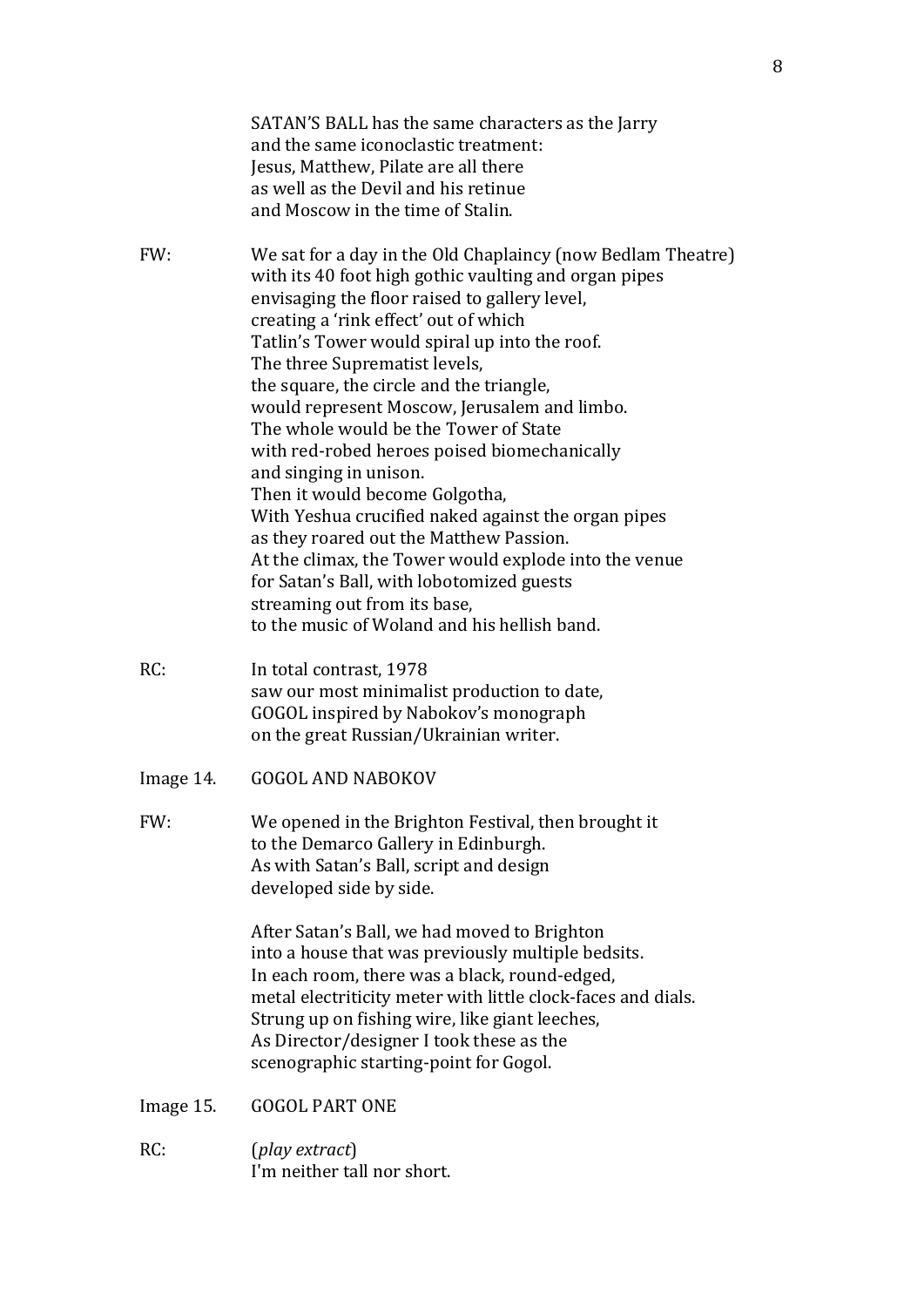I'm not fat; I'm not thin. I'm neither old nor young. I'm not fair; I'm not dark. I'm neither fighting fit, nor prone to sickness; not well off, not hard up; not good-looking, not bad looking either; not clever, not dim; not too happy, not too sad; not generous, not mean; not precise, not vague; not extreme either one way or the other. I think that's a fair description without giving too much away. In other words, I'm middle height, average weight, middle income, average intelligence, middle class, average age, and on the whole, fairly content. Thirty-five seconds.

- FW: 1978 was officially the year the world never had it so good: We had the perfect balance of wealth, work and happiness before the winter of discontent and the coming of the Thatcher government. Our production of Gogol is a forecast of pitless times to come'
- Image 16. GOGOL PART TWO
- RC: (*play extract*) The thing about working in my particular field is that you mustn't become involved with the consumer. You're not dealing with people, not even with money. It's figures. If they don't match, you switch off. If you fudge the logic of that, you're betraying the formula upon which our collective life is founded. and which decrees that if you weaken, you have to be rooted out to join the very same sad heap you were foolish enough to express pity for.
- Image 17. GOGOL PART THREE
- FW: We took Gogol round the world. We were in Poland in 1980, Moscow in 81. It was a time of blackouts, food shortages. disappearance, people declared not to exist, and resistance, solidarity.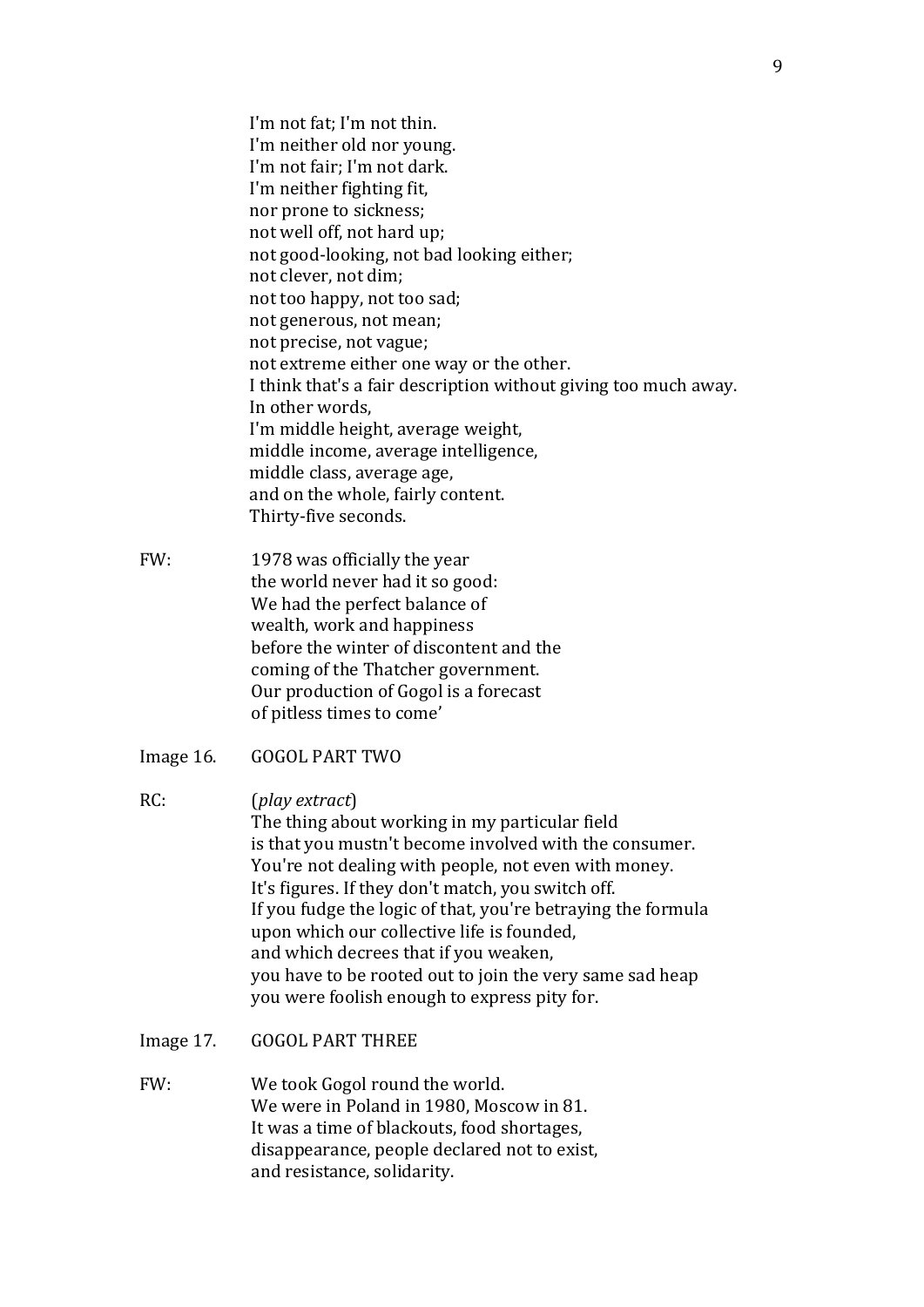#### **GOGOL WITH EFROS** Image 18.

All this from its beginnings in the Demarco gallery Look carefully and you'll see Anatoly Efros the great Russian director to my right. John Drummond, director of the Edinburgh International Festival also came and commissioned Brighton Theatre to celebrate the centenary of the death of Dostovevsky with BROTHERS KARAMAZOV in 1981. with the late great Alan Rickman as Ivan.

Image 19. **KARAMAZOV POSTER** 

> This was the first time a fringe company had made the leap onto the main programme of the Edinburgh Festival.

- FW: Then came 1989: the Year that Changed the World.
- TANK MAN 1989 Image 20.

One man stood in front of a line of tanks in Tiananmen Square. The Czechs had their Velvet Revolution. The Berlin Wall came down

- $RC:$ ... and Faynia Williams met Richard Demarco in Poland to discuss the Sisyphus project
- **DEMARCO GALLERY VENUE** Image 21.

 $FW-$ Ricky had a new gallery. This was the upper floor and our performance space. Originally a Victorian church, it has height and and a austere religious atmosphere. For us it became hell. The audience are tourists and Sisyphus rolling his stone is one of the attractions. Hell has no budget and neither had we. From the army we borrowed an assault course net anchored to the wall to be the hill. Instead of lighting which we couldn't afford we gave the audience torches again borrowed from the army and invited them to light the show themselves. We shrouded them in grey blankets to drain the colour out of hell.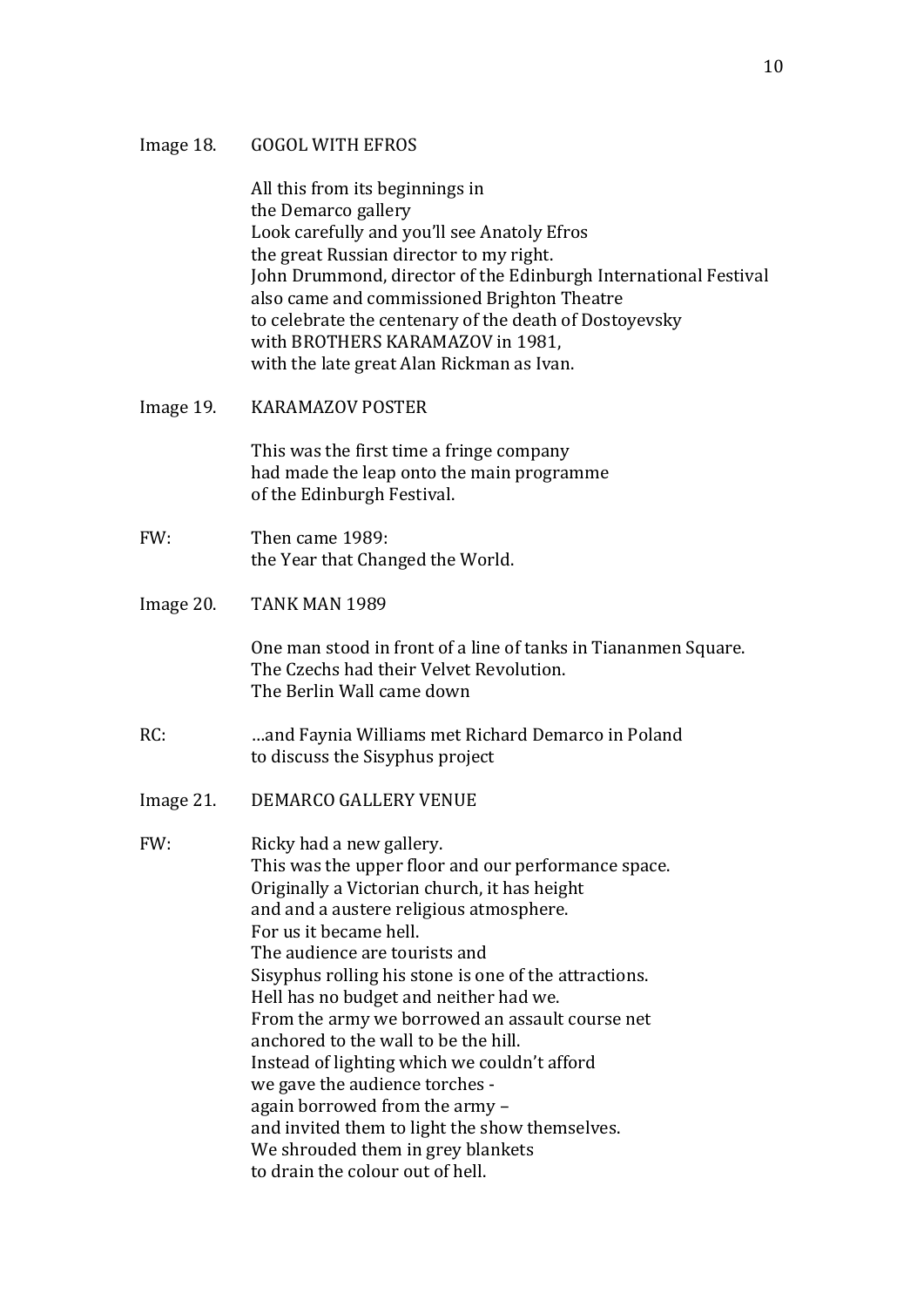# The stone was a tractor tyre.

| Image 22. | <b>SISYPHUS AND SINGER</b>                                                                                                                                                                                                                                                                                                                                                                                                                                                                                                                                                                                          |
|-----------|---------------------------------------------------------------------------------------------------------------------------------------------------------------------------------------------------------------------------------------------------------------------------------------------------------------------------------------------------------------------------------------------------------------------------------------------------------------------------------------------------------------------------------------------------------------------------------------------------------------------|
| RC:       | The characters are Sisyphus<br>and an 'over the hill' opera singer.<br>She is condemned forever to sing encouraging songs<br>as Sisyphus pushes the stone.<br>She is the sister of Medusa the Gorgon and<br>she wears dark glasses because if you look into her eyes,<br>you will be turned to stone.                                                                                                                                                                                                                                                                                                               |
| FW:       | There are many similarities between<br>Sisyphus and Richard Demarco.<br>He was wily, unstoppable, loquacious,<br>ever hopeful, and a thorn in the side of<br>the Olympian gods.<br>He almost succeeded in making all people immortal.<br>His was the spirit of the struggles of 1989.<br>At the end of the play, he tells a story.                                                                                                                                                                                                                                                                                  |
| Image 23. | <b>SISYPHUS</b>                                                                                                                                                                                                                                                                                                                                                                                                                                                                                                                                                                                                     |
| RC:       | (play extract)<br>There was once a dragon<br>with a hundred heads,<br>which guarded the gateway<br>to the gardens of the old world.<br>Hercules was sent to slay the dragon,<br>and take out its teeth<br>which were sown in the rich soil.<br>And from the teeth of the dragon<br>sprang an army of warriors,<br>true to the new gods.<br>They swarmed like ants<br>over the gardens of the old world,<br>blackening and destroying.<br>They marched in battalions<br>on the protesting wise ones<br>and cut them down without mercy.<br>All that had taken so long to build up<br>was brought down in an instant. |
| FW:       | (play extract)<br>As he comes down the mountain,<br>powerless and rebellious,<br>he takes time to consider.<br>He now knows the full extent of his condition.<br>His fate is his own.                                                                                                                                                                                                                                                                                                                                                                                                                               |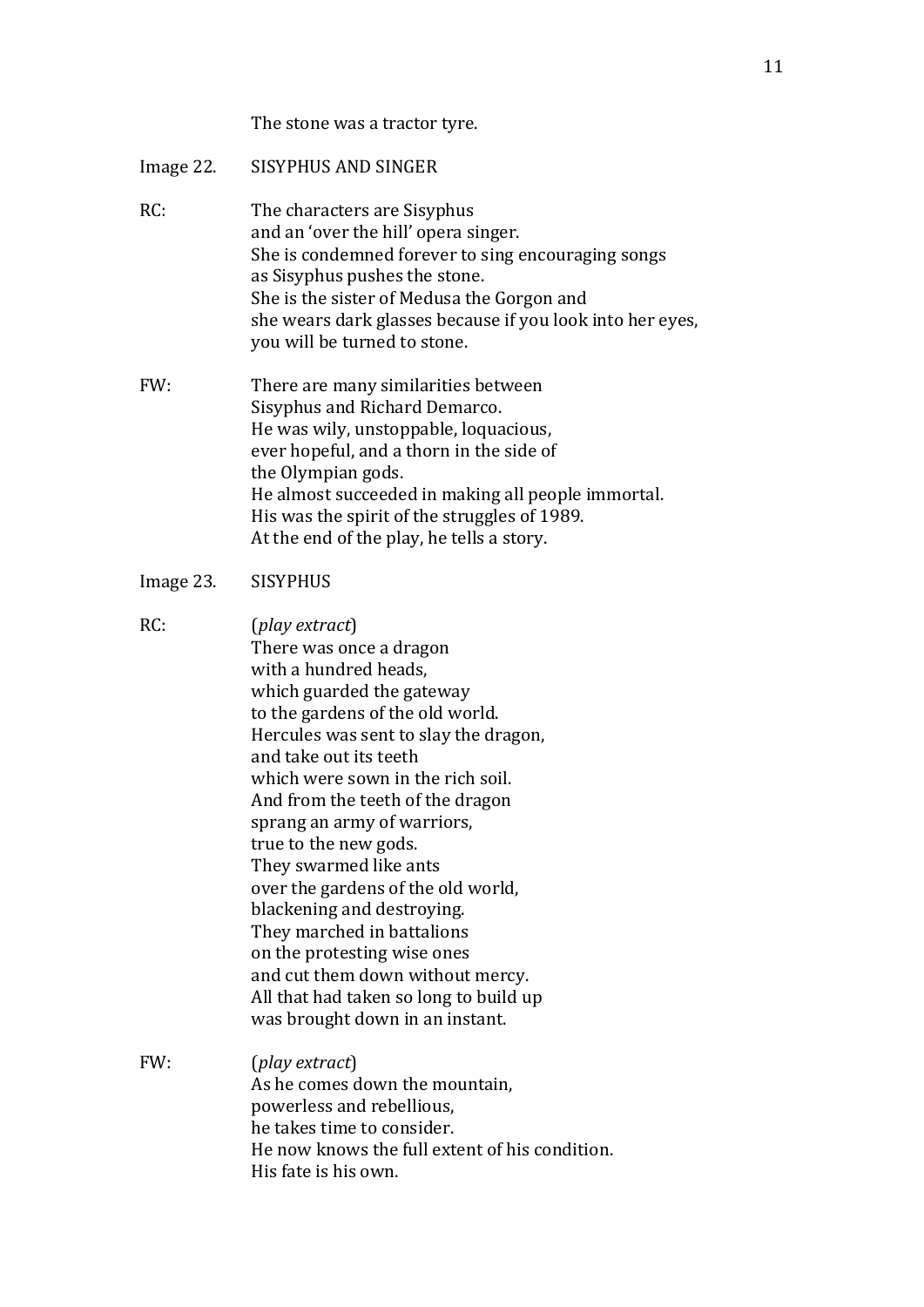Nothing else exists. All stars are extinguished. He understands the night, and divides the silence into a million living voices. Each atom in the stone, each mineral grain in the midnight mountain contains the seed of a world. His faith negates gods and raises the stones. The struggle up the slope is enough to inspire him. and fill his heart. We must imagine that Sisyphus is happy.

### Image 24. **SALLY THE CAT**

 $RC:$ 

| The basic dilemma, as Demarco says,                                 |
|---------------------------------------------------------------------|
| can be expressed in a parable.                                      |
| If there were a fire and you could save                             |
| a Rembrandt or the cat.                                             |
| which would you save?                                               |
| It was Giacometti who put that question to me.                      |
| He said he would save the cat and added:                            |
| 'When I got out, I'd let the cat go, because I can't stand them.'   |
| I think what Giacometti was trying to say                           |
| was that the only object or expression of man's spirit              |
| which can possibly explain the mystery of all life,                 |
| is the sublime art object,                                          |
| not philosophical statements or the doctrines                       |
| of sociologists, economists or soldiers                             |
| He was simply giving a warning                                      |
| to those who don't realize                                          |
| why a work of art is profoundly important.                          |
| No science or logic can explain the mystery of life,                |
| even the life of a cat.                                             |
| If we listen to the language of art,                                |
| it's telling us that all things are sacred.                         |
| So we can't choose the work of art.                                 |
| If we do, it loses its raison d'etre.                               |
| It was created as the only way man can explain the meaning of life. |
| Now I get ten times as much from a Rembrandt as most people,        |
| and in the parable, the Rembrandt stands for                        |
| all the three hundred exhibitions I've presented                    |
| and all the plays I've helped to present.                           |
| But if we don't defend the cat, what is the next stage?             |
|                                                                     |

Image 25. **MOZZZ** 

FW: The next stage for us, because the road to Meikle Seggie does not end,